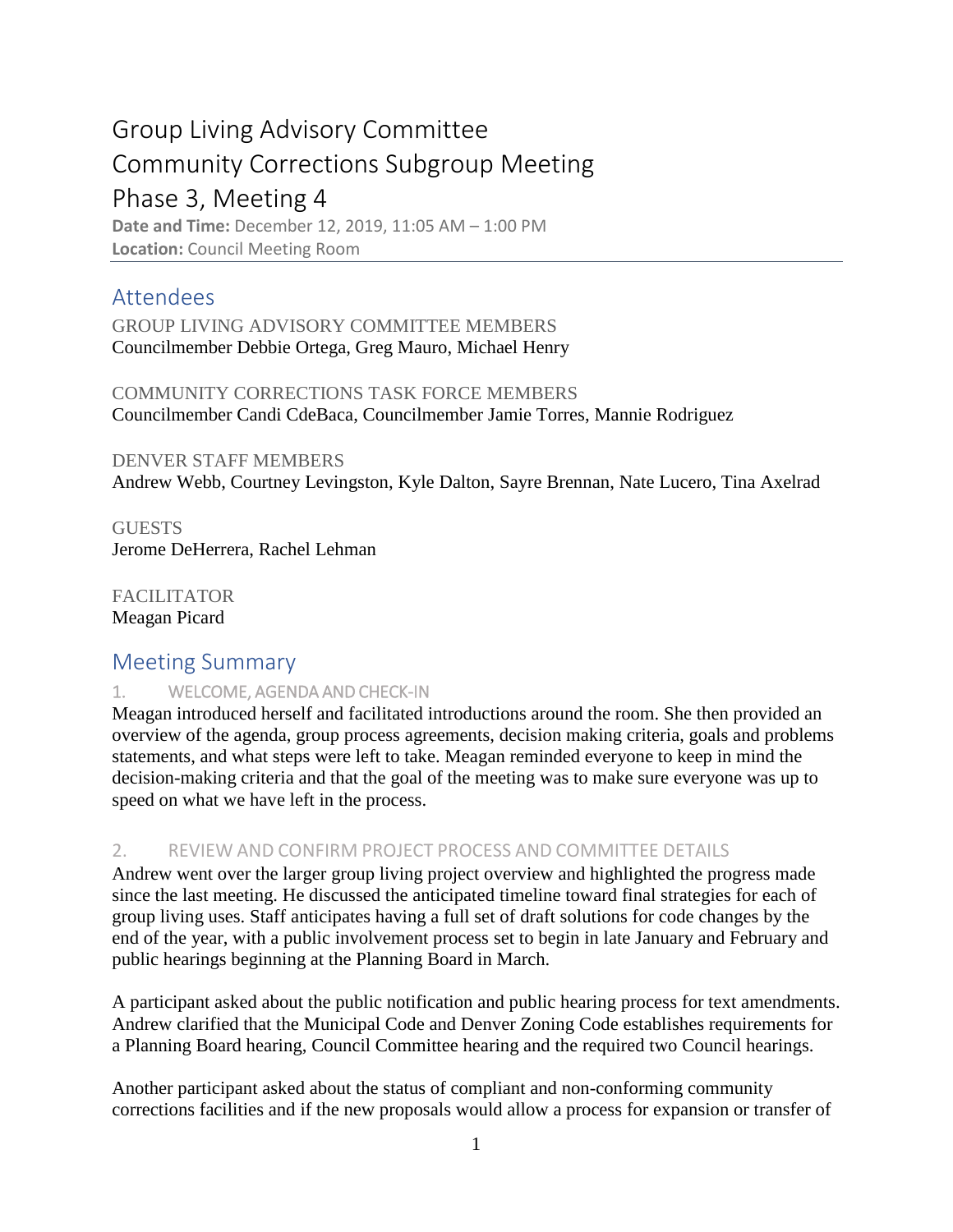such facilities to another operator, both of which are currently prohibited by the code. Andrew answered that the concern had been captured, and staff will work out details and criteria during development of a code redline draft.

#### **3. SUMMARY OF PROPOSED UPDATE TO RESIDENTIAL CARE REGULATIONS**

Andrew went over the proposed updates to the residential care regulations, which include consolidating the current list of specific uses into a couple of "buckets" or categories, with standardized use limitations. This proposal would move the zoning code away from regulating specific populations, focusing instead on regulating uses and the external impacts associated with those uses that are experienced in surrounding neighborhoods. Additionally, it would add a Community Information Meeting requirement prior to application for a permit for such uses, fulfilling stakeholder requests for better education of neighbors and opportunities for relationship-building.

Councilmember (CM) CdeBaca asked why the proposal included shelters and community corrections facilities (CCFs) in a separate category (proposed as "Community Care") from other residential uses. CM Ortega noted that historically, shelters and CCFs had different notification requirements and additional limitations compared to other residential care uses. CM CdeBaca answered that she understood the history of why these uses are segregated out, but what she was concerned about is staff's proposal is still creating a process based on "person type" and did not focus on uses. She posited that there is no difference in external impacts between a 100-person assisted living facility and a 100-person community corrections facility and that they should be regulated the same.

CM Ortega stated that some of her constituents have expressed concerns about "oversaturation" of residential care uses in neighborhoods, as well as parking and other concerns and cautioned that the proposal should address those issues to ensure public support. Michael Henry, who was involved in earlier residential care spacing and density requirements in the 1990s, reflected that the intent of that work was to decrease concentration of CCFs and shelters in certain neighborhoods. CM Torres said to accomplish this, any new proposal should not categorize "desirable" and "undesirable" persons and regulate them differently.

Kyle explained that under the most recent proposal, staff had consolidated eleven (11) different categories into two (2) categories. Staff has heard from some groups that CCF/shelters have more impacts than the other uses. For example, stakeholders have reported that overnight/emergency shelters impact neighborhoods with external impacts like queuing, which surges at certain times of day as shelters open and close.

CM CdeBaca responded that we should look at creating an extra-large size type that would accommodate queuing around the building. Rachel Lehman asked if there were any laws or rules that prohibited queuing of people around the sidewalk and suggested that this concern may be more about neighbors not wanting to see people experiencing homelessness. A participant noted that there are concerns about traffic obstruction. The discussion then shifted back to the difference between overnight/emergency and residential shelters, for which less-stringent regulations had been proposed due to perceived lower impacts (reduced queuing, ability to store belongings, etc., in a residential shelter).